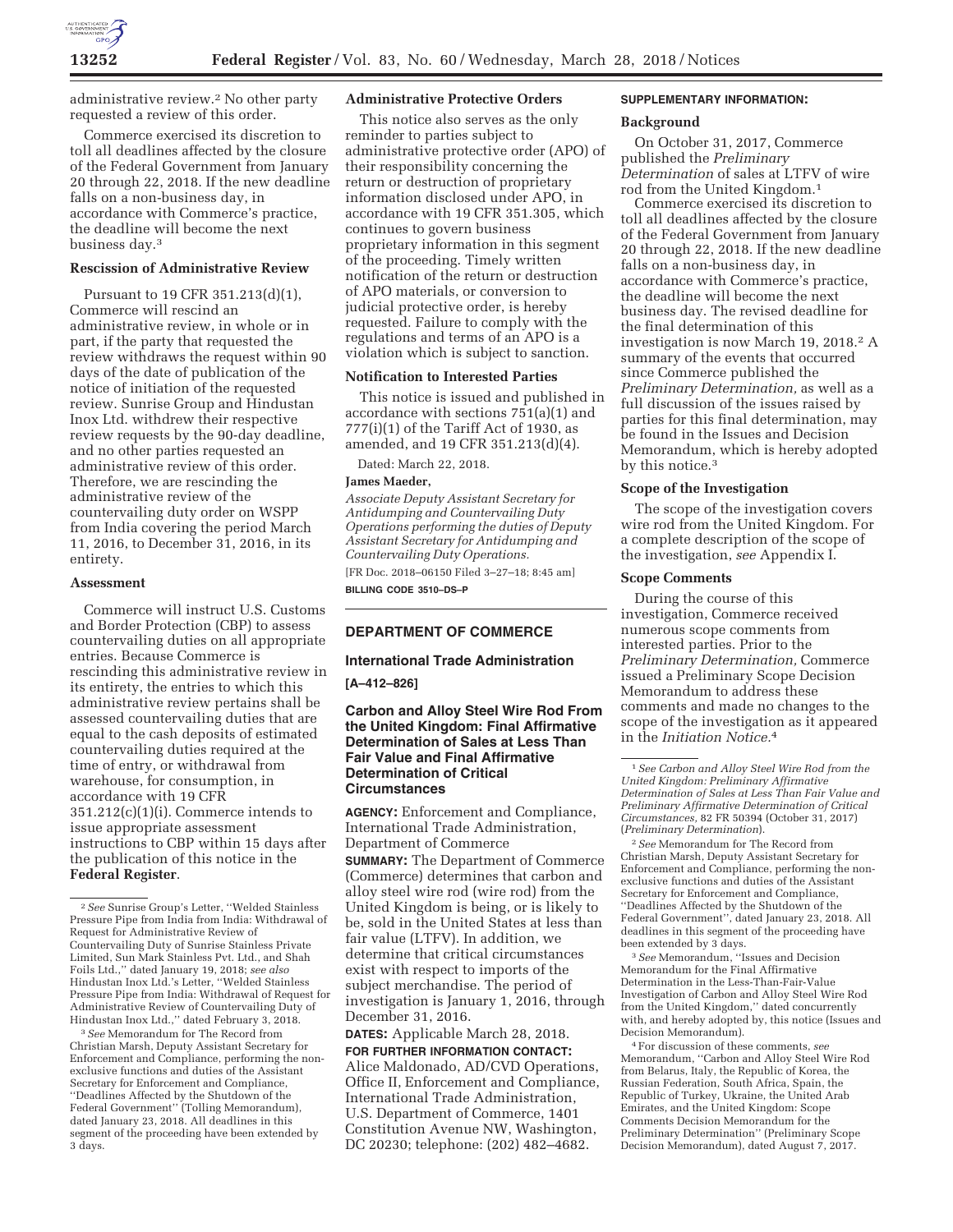In September 2017, we received scope case and rebuttal briefs. On November 20, 2017, we issued the Final Scope Decision Memorandum in response to the comments received.5 We did not change the scope of this investigation.

### **Analysis of Comments Received**

All issues raised in the case and rebuttal briefs by parties in this investigation are addressed in the Issues and Decision Memorandum. A list of the issues raised is attached to this notice as Appendix II. The Issues and Decision Memorandum is a public document and is on file electronically via Enforcement and Compliance's Antidumping and Countervailing Duty Centralized Electronic Service System (ACCESS). ACCESS is available to registered users at *https:// access.trade.gov,* and it is available to all parties in the Central Records Unit, room B–8024 of the main Department of Commerce building. In addition, a complete version of the Issues and Decision Memorandum can be accessed directly at *http://enforcement.trade.gov/ frn/index.html.* The signed and electronic versions of the Issues and Decision Memorandum are identical in content.

# **Verification**

British Steel Limited (British Steel) informed Commerce prior to verification that it was withdrawing from participation as a mandatory respondent in this investigation.6 Accordingly, Commerce was unable to conduct verification under section 782(i)(1) of the Act. Moreover, Commerce determines that British Steel, by refusing to allow Commerce to verify its questionnaire responses, did not cooperate to the best of its ability in this investigation.

# **Adverse Facts Available**

In the *Preliminary Determination,*  because mandatory respondent Longs Steel UK Limited (Longs Steel) failed to respond to Commerce's questionnaire, we applied adverse facts available (AFA) to this respondent, in accordance with sections 776(a) and (b) of the Act and 19 CFR 351.308.

Commerce received no comments regarding its preliminary application of an AFA dumping margin to Longs Steel. For the final determination, Commerce has not altered its analysis or its decision to apply AFA to Longs Steel.

Additionally, due to British Steel's withdrawal from participation in this investigation prior to verification, we determine that British Steel's data cannot serve as a reliable basis for reaching a determination in this investigation because that data could not be verified. We further determine that British Steel significantly impeded the investigation and did not act to the best of its ability to comply with our requests for information. Therefore, we also find it appropriate to apply an AFA dumping margin to British Steel. For further discussion, *see* the Issues and Decision Memorandum.

# **All-Others Rate**

Section  $735(c)(5)(A)$  of the Act provides that the estimated all-others rate shall be an amount equal to the weighted average of the estimated weighted-average dumping margins established for exporters and producers individually investigated excluding any zero or *de minimis* margins, and margins determined entirely under section 776 of the Act. Pursuant to section 735(c)(5)(B) of the Act, if the estimated weighted-average dumping margins established for all exporters and producers individually examined are zero, *de minimis* or determined based entirely under section 776 of the Act, Commerce may use any reasonable method to establish the estimated dumping margin for all other producers or exporters. This includes averaging the weighted-average dumping margins for the individually investigated respondents.

As noted above, British Steel and Longs Steel are the sole mandatory respondents in this proceeding, and the margins for both companies are determined entirely under section 776 of the Act. Consequently, consistent with section  $735(c)(5)(B)$  of the Act, we are using the margin determined for British Steel and Longs Steel as the ''allothers'' rate. This rate is 147.63 percent.

# **Final Affirmative Determination of Critical Circumstances**

For the *Preliminary Determination,*  Commerce found that critical circumstances exist with respect to imports of wire rod from British Steel, Longs Steel, and companies covered by

the ''all others'' rate.7 We made no changes to our critical circumstances preliminary determination. For further discussion, *see* the Issues and Decision Memorandum at ''Critical Circumstances.'' Thus, pursuant to section 735(a)(3) of the Act, and 19 CFR 351.206, we find that critical circumstances exist with respect to subject merchandise produced or exported by British Steel, Longs Steel, and ''all others.''

## **Final Determination**

Commerce determines that the following estimated weighted-average dumping margins exist:

| Exporter/producer      | Estimated<br>weighted-<br>average<br>dumping<br>margin<br>(percent) |
|------------------------|---------------------------------------------------------------------|
| British Steel Limited  | 147.63                                                              |
| Longs Steel UK Limited | 147.63                                                              |
| All-Others             | 147.63                                                              |

## **Disclosure**

We will disclose the calculations performed within five days of the date of publication of this notice to parties in this proceeding in accordance with 19 CFR 351.224(b).

## **Continuation of Suspension of Liquidation**

For entries made by British Steel, Longs Steel, and companies covered by the ''all others'' rate, in accordance with section 735(c)(4)(B) of the Act, because we continue to find that critical circumstances exist, we will instruct CBP to continue to suspend liquidation of all appropriate entries of wire rod from the United Kingdom which were entered, or withdrawn from warehouse, for consumption on or after August 2, 2017, which is 90 days prior to the date of publication of the preliminary determination of this investigation in the **Federal Register**.

Commerce will instruct CBP to require a cash deposit equal to the estimated amount by which the normal value exceeds the U.S. price as shown above.

## **International Trade Commission (ITC) Notification**

In accordance with section 735(d) of the Act, we will notify the ITC of the final affirmative determination of sales at LTFV. Because the final determination in this proceeding is affirmative, in accordance with section

<sup>5</sup>For discussion of these comments, *see*  Memorandum, ''Carbon and Alloy Steel Wire Rod from Belarus, Italy, the Republic of Korea, the Russian Federation, South Africa, Spain, the Republic of Turkey, Ukraine, the United Arab Emirates, and the United Kingdom: Final Scope Memorandum'' (Final Scope Decision Memorandum), dated November 20, 2017.

<sup>6</sup>*See* British Steel's Letter, ''Carbon and Certain Alloy Steel Wire Rod from the United Kingdom: British Steel's Withdrawal from Participation as a Mandatory Respondent in the Antidumping Investigation,'' dated November 1, 2017 (British Steel Withdrawal Letter).

<sup>7</sup>*See Preliminary Determination,* and accompanying Preliminary Decision Memorandum, at  $23 - 24$ .